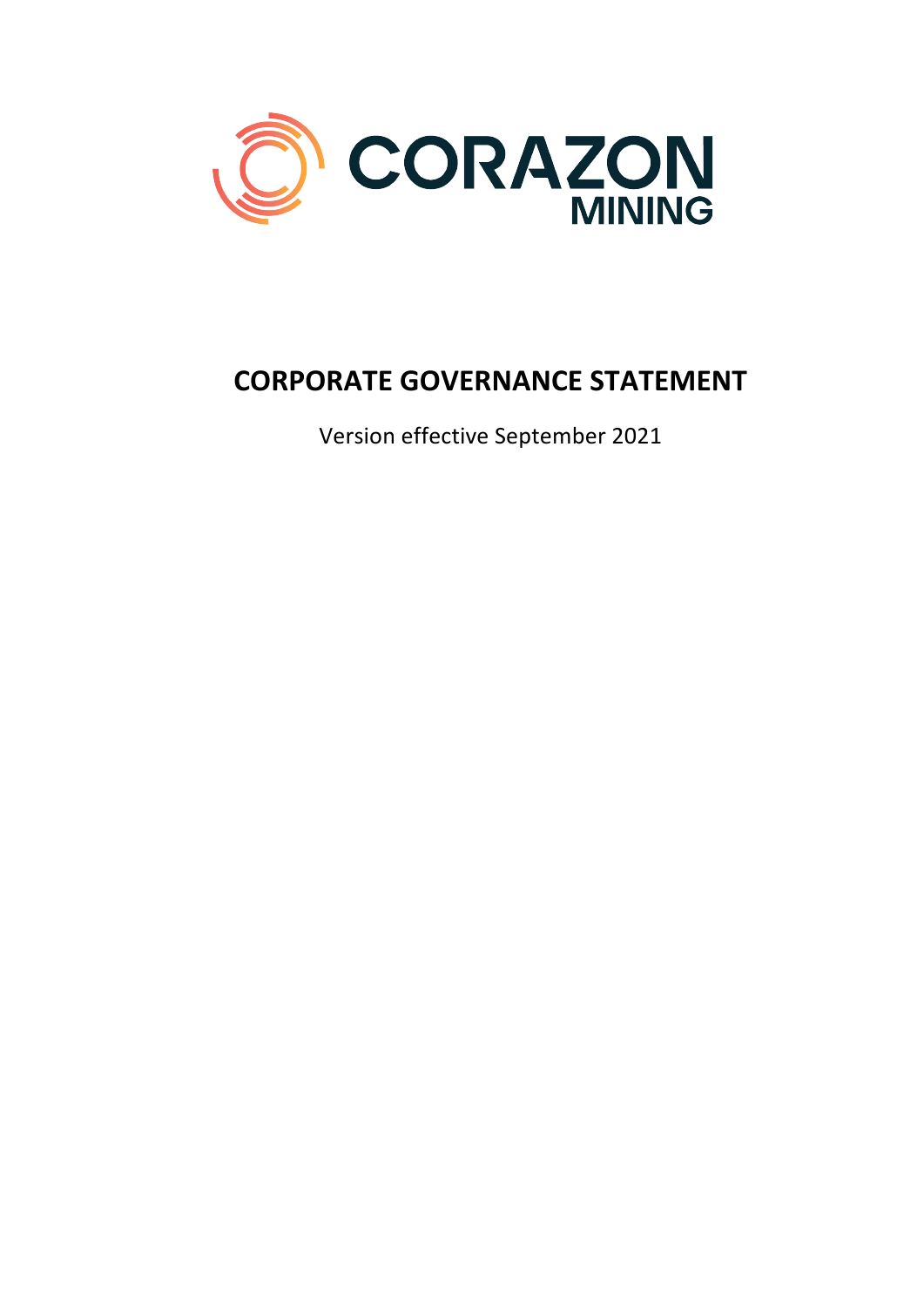### **CORPORATE GOVERNANCE STATEMENT**

The Board of Directors has a clear understanding that it is responsible for Corazon Mining Limited (Corazon, the "Company) corporate governance and recognises the importance of its corporate governance framework in establishing accountabilities, guiding and regulating activities, monitoring and managing risks and optimising the Company's performance.

The Board also recognises the need to review regularly its system of corporate governance as best practice evolves over time. This Statement outlines the Company's current corporate governance framework, by reference to the Corporate Governance, Principles and Recommendations ("CGC Principles and Recommendations") of the ASX Corporate Governance Council.

The CGC Principles and Recommendations presently consist of recommendations relating to eight Principles. The ASX Corporate Governance Council recognises that not all Recommendations are appropriate for all companies and acknowledges that a company should only adopt those Recommendations that are suitable for its circumstances. The Board believes that the corporate governance policies and procedures in place as at the date of this Statement largely follow the Recommendations. 

The Board considers that the implementation of a small number of the Recommendations is not appropriate for the Company, for the reasons set out in the statement in relation to certain Recommendations. The Board uses its best endeavours to ensure that exceptions to the Recommendations do not have a negative impact on the Company and the best interests of shareholders as a whole and explains in the statement the alternative processes in place to accommodate for the variation.

During the FY2021 the Board reviewed all of the Company's Corporate Governance Codes, Charters, Policies and Guidelines. The following updated Corporate Governance Codes, Charters, Policies and Guidelines have been adopted by the Board and put on the Company's website:

- 1. Code of Conduct
- 2. Security Trading Policy
- 3. Continuous Disclosure and Information Policy
- 4. Board Charter
- 5. Remuneration Policy
- 6. Risk Management Policy
- 7. Social Media Policy
- 8. Whistleblower Protection Policy
- 9. Bribery and Corruption Policy

An annual review process for all of the Company's Corporate Governance Codes, Charters, Policies and Guidelines has now been put in place to ensure all of the Company's Corporate Governance Codes, Charters, Policies and Guidelines are reviewed annually, kept up to date and are in line with best practice.

The fourth edition of the CGC Principles and Recommendations was published by the ASX Corporate Governance Council on 27 February 2019. ASX requires the information to be released in the form of an Appendix 4G - Key to Disclosures Corporate Governance Council Principles and Recommendations. As part of the review process, the Company has assessed itself against the criteria set out in Appendix 4G of the ASX Listing Rules.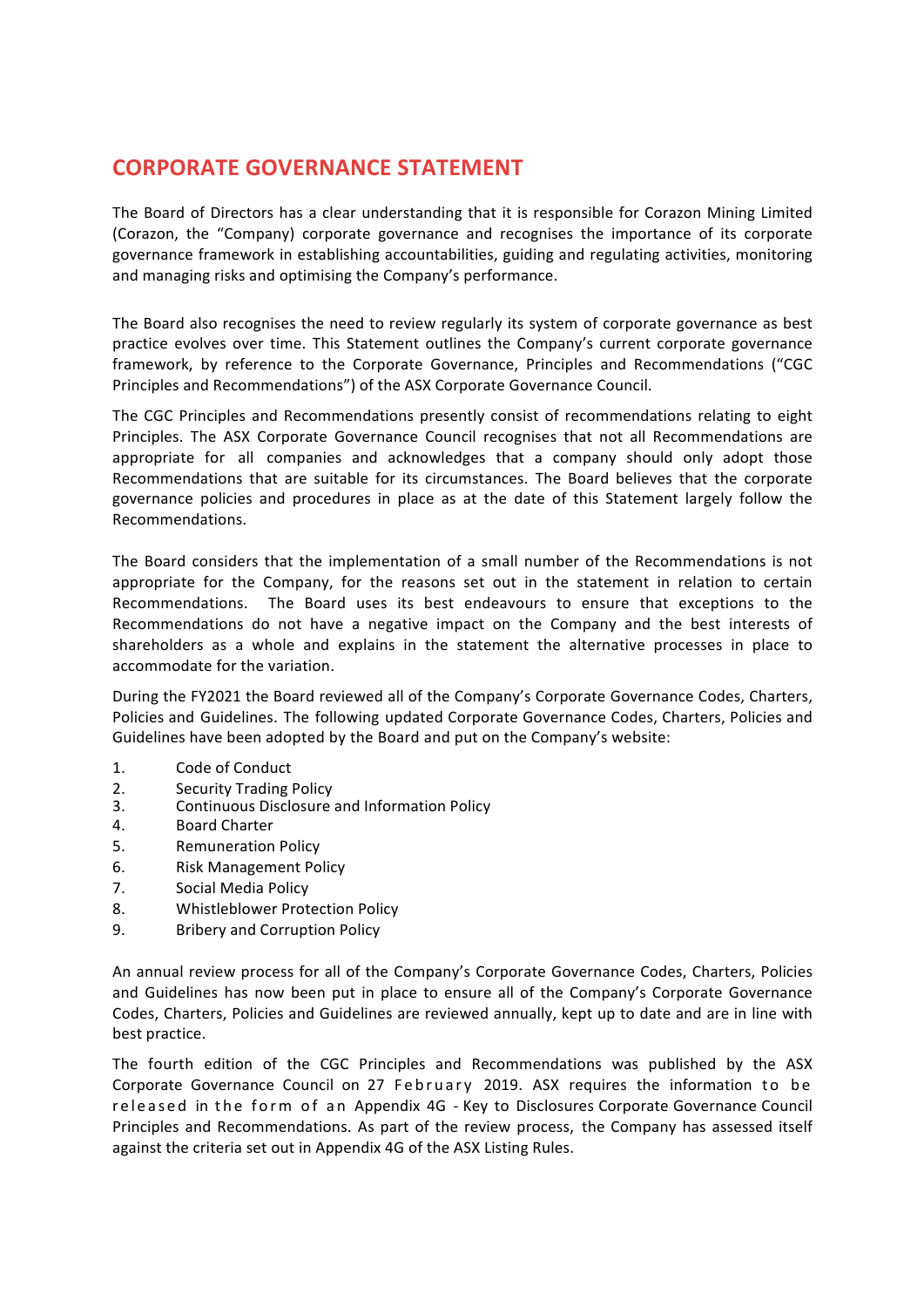### **Principle 1: Lay solid foundations for management and oversight**

#### 1.1 **ROLE OF BOARD AND MANAGEMENT**

The matters reserved to the Board are set out in the Board Charter in the Corporate Governance section of the Company's website. In summary, the Board is responsible for delegating powers to Management for the day to day management of the Company, approving long term corporate strategy, reviewing and approving business plans and budgets, approving material capital expenditure, approving and monitoring the adherence to Company policies, developing and promoting corporate governance, and approval of financial statements.

The Board is also responsible for monitoring compliance with the Code of Conduct, monitoring the Company's performance, overseeing risk management and internal controls, and the assessment, appointment and removal of the Managing Director, Company Secretary and other senior management.

The Board has delegated the following functions to the Managing Director and the other senior executives:

- the effective leadership of Corazon;
- the preparation and implementation of development and operational plans to achieve the strategic, operational and financial objectives of Corazon as determined by the Board;
- the management of the day to day affairs of Corazon, including its people, processes, policies and systems;
- the conduct of commercial negotiations with other entities;
- the development and maintenance of effective relationships with Corazon 's employees, shareholders, joint venture partners, governments at all levels and government agencies, suppliers and customers and local landowners;
- reporting to the Board and providing prompt and full information regarding the conduct of the business of Corazon; and
- ensuring all material matters that affect Corazon are brought to the Board's attention.

#### **1.2 INFORMATION ON ELECTION AND RE-ELECTION OF BOARD MEMBERS**

The Company prior to the appointment and putting forward for election by shareholders of a Director the Company undertakes appropriate checks and provides shareholders with all material information in its possession relevant to a decision on whether or not to elect or re-elect a director.

#### **1.3 WRITTEN CONTRACTS OF APPOINTMENT**

Directors and senior executive are provided with a letter of appointment which sets out the key terms and conditions of their appointment.

#### **1.4 COMPANY SECRETARY**

The Company Secretary is accountable to the Board, through the Chairman, on all governance matters. All Directors have access to the advice and services provided by the Company Secretary.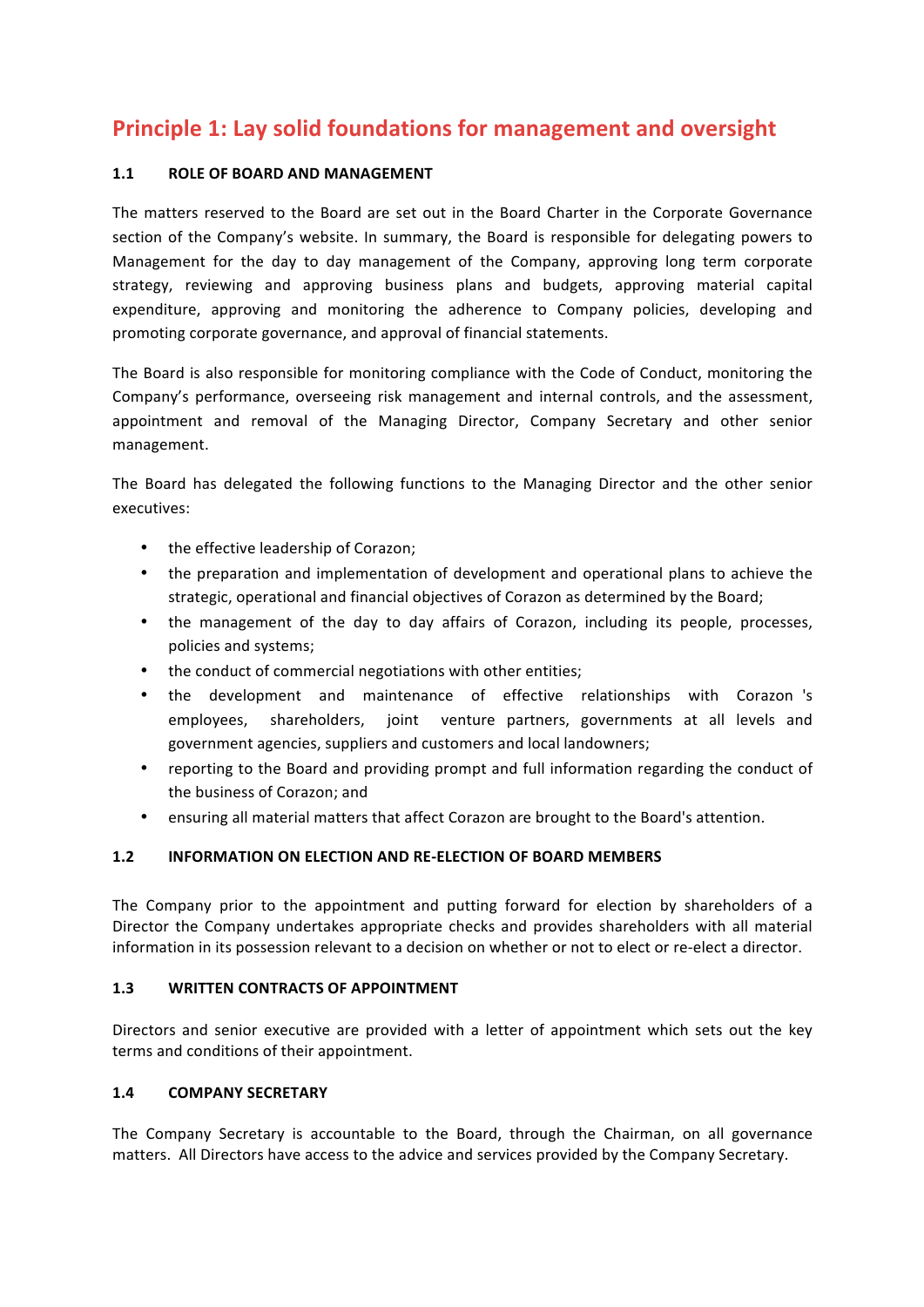#### **1.5 DIVERSITY POLICY**

The Company does not have a formal policy concerning diversity. Given the current small number of employees in the Company workforce, the Board has determined that it is not currently practicable to implement a policy concerning diversity. The Board will further consider the establishment of a diversity policy as the Company and its workforce grows.

The Board recognises that corporate performance is enhanced when a company has an appropriate and diverse mix of skills and experience. The Company aims to ensure fair and unbiased remuneration between the genders, recruitment and retention campaigns that encourage diversity, no gender bias when considering senior executive and Board positions and that no discrimination on the basis of gender or race takes place within the Company. The Board will monitor compliance with the diversity and equal opportunity ethos and the Workplace Gender Equality Act.

The following objectives are set as Company objectives:

#### **MEASURABLE OBJECTIVES AND PROGRESS TOWARDS ACHIEVEMENT**

- (A) All persons with appropriate experience and qualifications are to be considered equally when new employees or directors are being recruited. All recruitment is being carried out on this basis.
- (B) All persons with appropriate experience and qualifications are to be considered equally when opportunities for promotion or advancement arise. All such promotion opportunities are being carried out on this basis.

The key statistics relating to gender diversity within the Company statistics are as follows:

- (a) Proportion of women employees/contractors in the Company at 30 June 2021: 37.5% (2020: 37.5%).
- (b) Proportion of women in senior executive roles in the Company at 30 June 2021: 0 % (2020:0%).
- (c) Proportion of women on the Board of the Company at 30 June 2021:  $0\%$  (2020:  $0\%$ ).

For the purposes of (b) above, senior executives are categorised as those who hold a senior manager or senior executive role.

#### **1.6 BOARD REVIEW**

The process for evaluating the performance of the Board is carried out within the framework of the Remuneration Policy which is set out in the Corporate Governance section of the Company's website. Evaluations are conducted annually. The most recent evaluations were carried out in September 2021. All evaluations were carried out in accordance with the process disclosed.

#### **1.7 MANAGEMENT REVIEW**

The process for evaluating the performance of the senior executives is carried out within the framework of the Remuneration Policy which is set out in the Corporate Governance section of the Company's website. Evaluations are conducted annually. The most recent evaluations were carried out in September 2021. All evaluations were carried out in accordance with the process disclosed.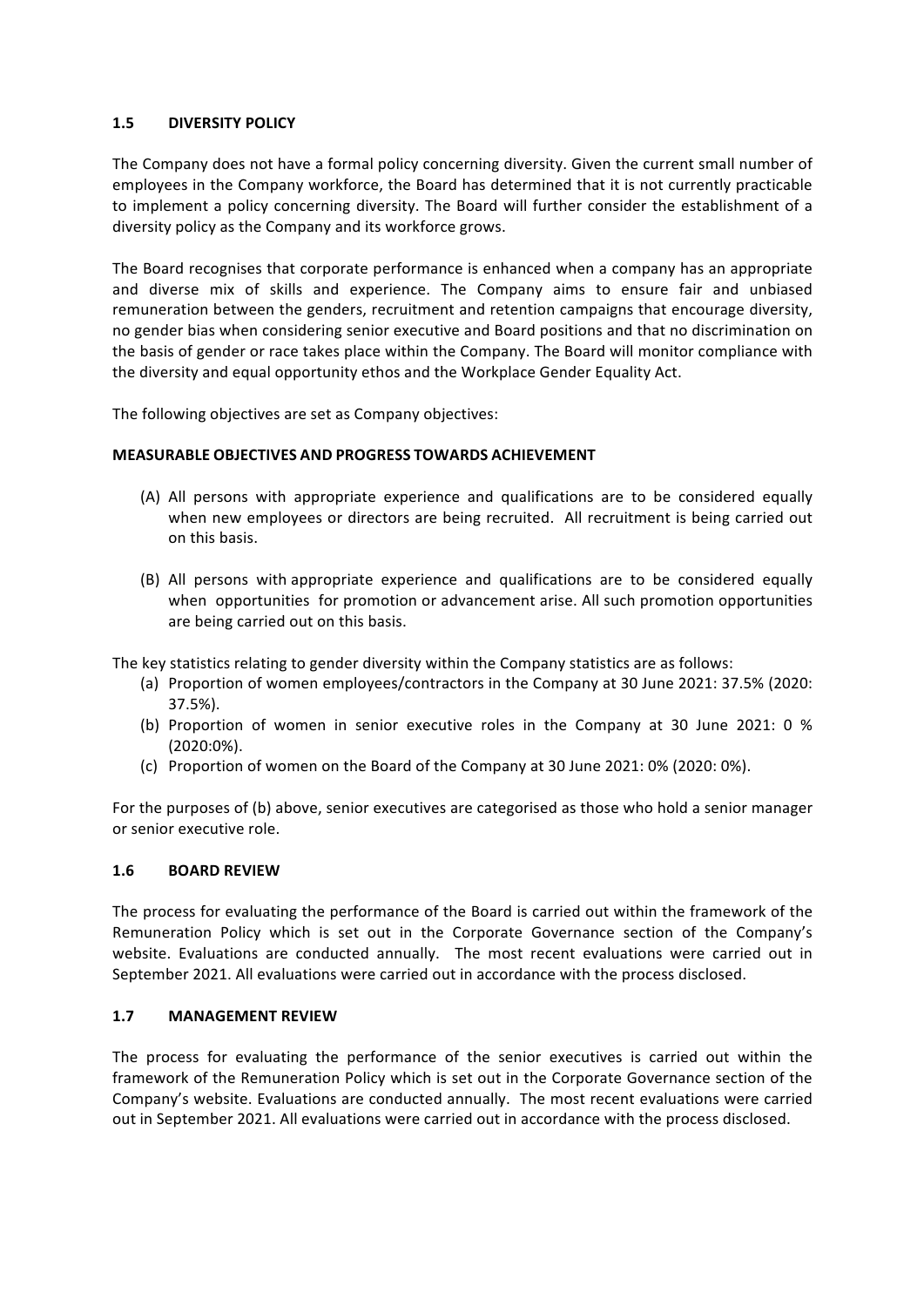### **Principle 2: Structure the Board to Add Calue**

#### **2.1 NOMINATION COMMITTEE**

The Board has chosen not to establish a Nomination Committee. The Board considers that due to the relative small size of the Company that the interests of the Company are best served by the full Board completing the functions normally delegated to a nomination committee. The Board Charter contains procedures dealing with the nomination, appointment and resignation of Directors and management.

#### **2.2 BOARD SKILLS MATRIX**

In accordance with the Board Charter, the Board seeks to achieve in its membership persons with demonstrable skills, capability, experience and ability to question and debate with other Board members, the ability to operate as part of a team, the ability to contribute outstanding performance and have a track record of impeccable ethics and values. The Board seeks to have a mix of age, skills, knowledge, experience and expertise in its ranks. The current mix of skills and experience on the Board is disclosed in the skills matrix as follows:

| <b>Skills and Diversity matrix (out of 4 Directors)</b> |                                      |
|---------------------------------------------------------|--------------------------------------|
| <b>Leadership and Governance</b>                        | <b>Mining Sector Experience</b>      |
| 4 Directors                                             | 4 Directors                          |
|                                                         |                                      |
| Corporate                                               | <b>Finance and Risk</b>              |
| 4 Directors                                             | 2 Directors                          |
|                                                         |                                      |
|                                                         |                                      |
| <b>Strategy and Project 5Development</b>                | <b>Behavioural and communication</b> |
| 4 Directors                                             | 4 Directors                          |

The Company's principal business is mining. All material investment decisions require the approval of the full Board.

In considering new appointments the Board will have regard to the need to augment the skills, knowledge, experience and capabilities of the current members and to meet its future needs, the Company's sustainable growth ambitions and diversity aspirations. In doing so, the Board recognises the unique skills, experience and outlook that different genders can bring to the group.

#### **2.3 DISCLOSE INDEPENDENCE AND LENGTH OF SERVICE**

The Board currently consists of one executive director the Managing Director, Mr Brett Smith and three non-executive directors (including the Chairman). The Board considers that the two nonexecutive directors are independent: Mr Terry Streeter (Chairman) and Mr Jonathan Downes. The Board considers that Mr Mark Qiu is not independent as he is the nominee and representative for Hanking Australia Pty Ltd, a substantial shareholder.

In making these assessments of independence the Board has followed the evaluation criteria of the Board's Guidelines on Director Independence which is set out in the Board Charter available in the Corporate Governance section of the Company's website.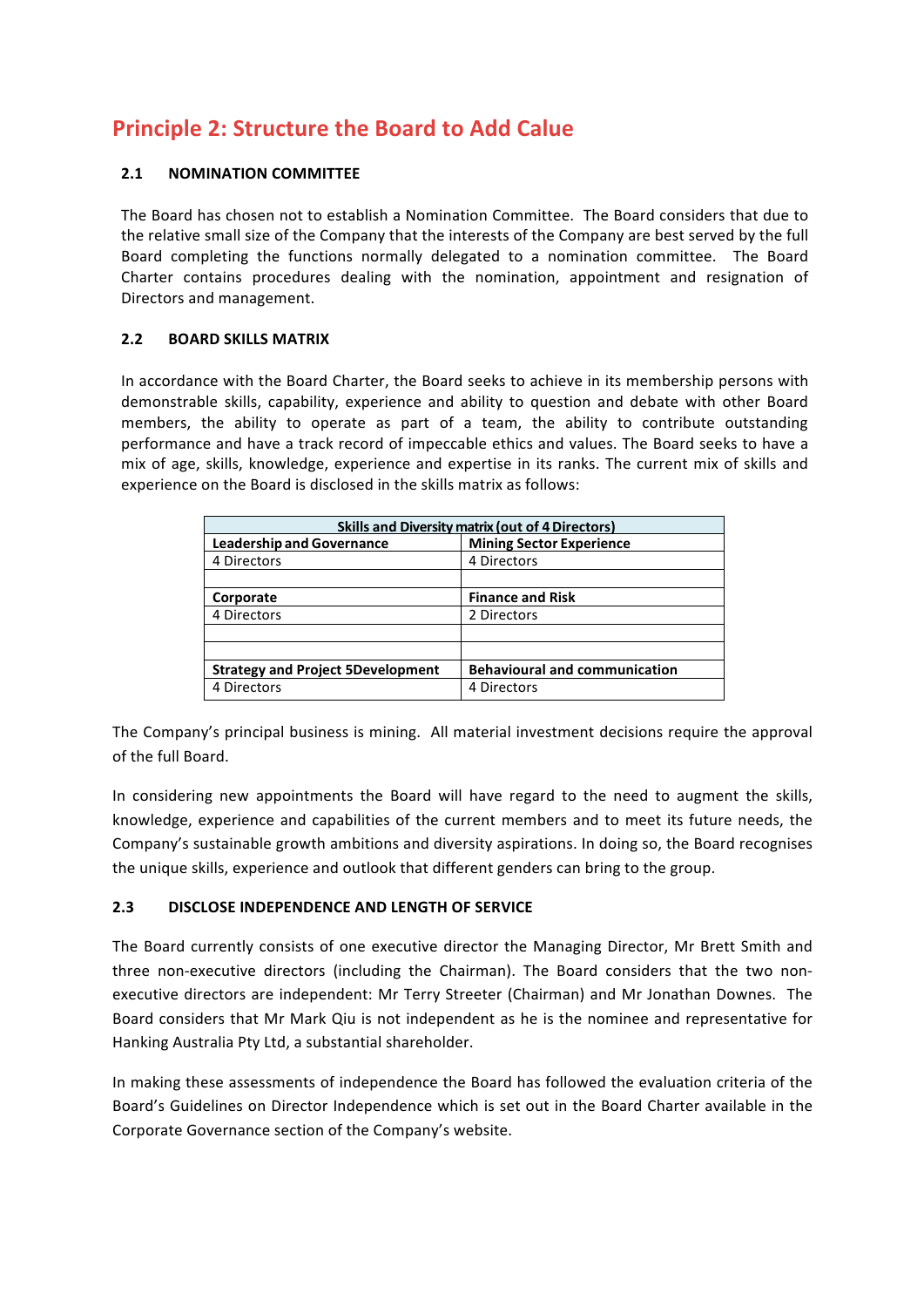These guidelines are in conformity with the guidelines of the ASX Corporate Governance Council and require the satisfaction of all of the items on a list of criteria, the most significant of which are:

- The director must be in a non-executive role where any fees payable by the Company could not be considered to make the director reliant on such remuneration;
- The director must have no other material contractual relationship with the Company other than as a director of the Company;
- The director is not a substantial shareholder of the Company;
- The director has not been employed in an executive capacity by the Company and has not been a principal of a material adviser or consultant to the Company within the last 3 years; and
- The director is free from any interest which could reasonably be perceived to materially interfere with the director's ability to act in the best interests of the Company.

Information pertaining to the relevant skills, experience and length of service of the directors of the Company as at the date of this Statement is included in the Annual Report.

#### **2.4 MAJORITY OF BOARD INDEPENDENT**

Whilst the majority of the members are not independent directors. The Board considers that the interests of the Company are best served by appointing directors with the relevant skills and expertise to enhance the Company's performance. The Board believes each director brings an independent, objective judgment to the deliberations of the Board. It is considered that the present Board have a significant level of mining industry knowledge which is considered invaluable at this stage of the Companies development.

#### **2.5 CHAIR INDEPENDENT**

The Board is chaired by an independent director, Mr Terry Streeter.

#### **2.6 INDUCTING AND PROFESSIONAL DEVELOPMENT OF BOARD MEMBERS**

The Company has a program for inducting new directors and provides appropriate professional development opportunities for directors to develop and maintain the skills and knowledge needed to perform their role as directors effectively.

Board members have the right to seek independent professional advice at the Company's expense in the furtherance of their duties as directors.

## **Principle 3: Instil a Culture of Acting Lawfully, Ethically and Responsibly**

#### **3.1 VALUES STATEMENT**

The Company has adopted and has developed, adopted, articulated and disclose its values statement which is available in the corporate governance section of the website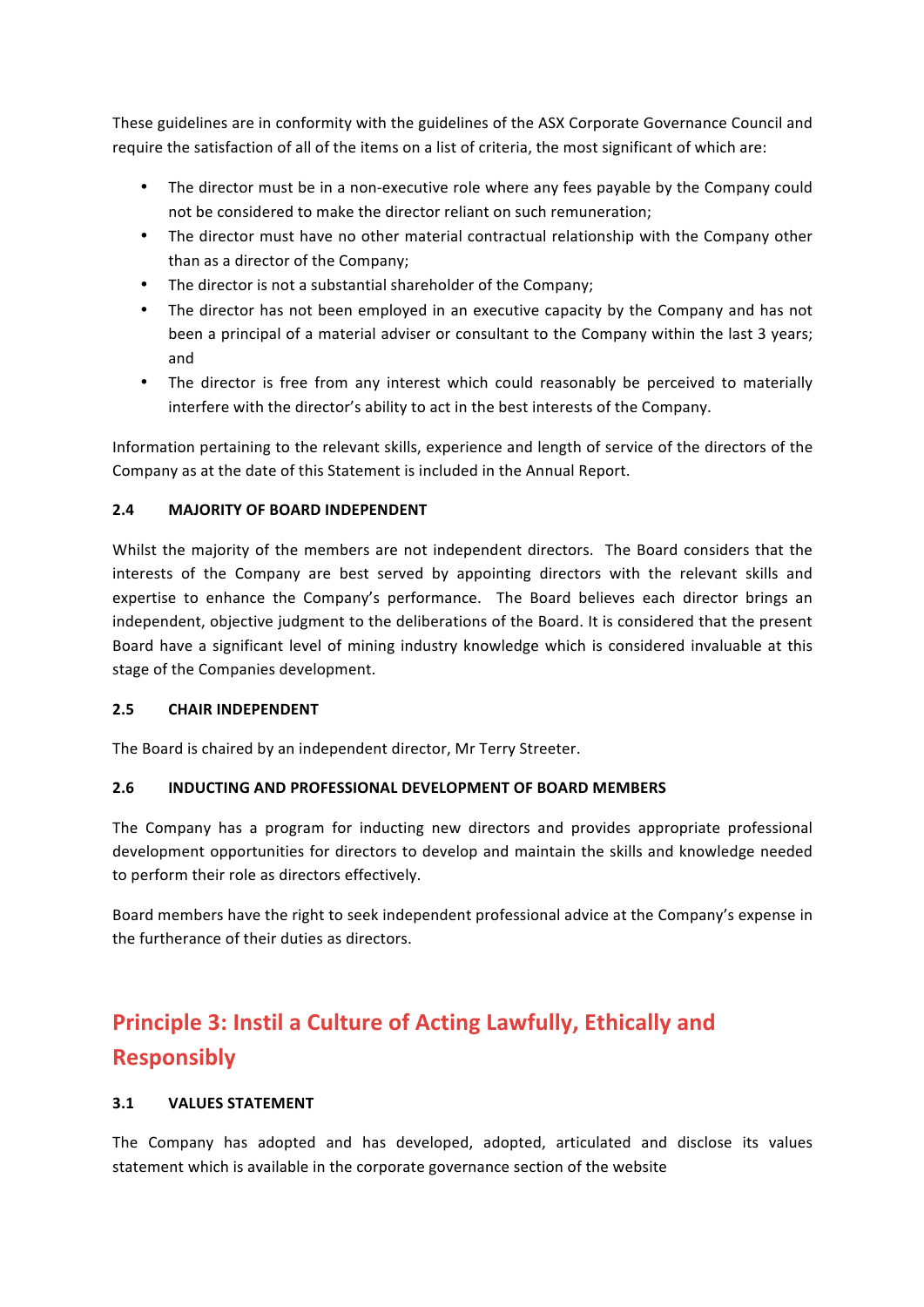#### **3.2 CODE OF CONDUCT**

The Company aims to maintain the highest standard of ethical behaviour in business dealings and to behave with integrity in all its dealings with customers, clients, shareholders, government, employees, suppliers and the community. Directors and employees are expected to perform their duties in a professional manner and act with the utmost integrity and objectivity, striving at all times to enhance the reputation and performance of the Company.

The Board has a clear understanding that it is responsible for setting the tone of legal, ethical and moral conduct to ensure that the Company is considered reputable by the industry and other outside entities. This involves considering the impact of the Company's decisions on the industry, its colleagues and the general community. With this in mind the Board reviewed and approved an updated and best practice Code of Conduct that has been presented to staff.

In summary, the Code of Conduct adopted by the Company and set out in the Corporate Governance section of the Company's website requires that all employees and directors:

- act in accordance with occupational health and safety legislation, regulations and policies applicable to their respective organisations and to use security and safety equipment provided;
- act with honesty and integrity;
- respect the law and act accordingly;
- respect confidentiality and not misuse information;
- value and maintain professionalism:
- avoid conflicts of interest;
- act in accordance with the Company's policies procedures and guidelines;
- strive to be good corporate citizens on responsibilities such as sustainable development, health, safety, environment and community; and
- have respect for each other, including by embracing diversity, openness, sharing, mutual trust and teamwork.

The Code of Conduct imposes a responsibility on individuals to report breaches of the Code to executive management or to a director so that appropriate remedial action can be taken.

#### **3.3 Ethical Behaviour**

With the relatively small employee base at this stage of the Company's development, management is charged with the responsibility of ensuring all employees are committed to maintaining an open working environment in which employees are able to report instances of unsafe work practices and unethical, unlawful or undesirable conduct without fear of intimidation or reprisal. Given the nature and size of the Company, employees have regular opportunity for direct interaction with the Board.

#### **3.4 Anti-Bribery and Corruption Policy**

The Company's Anti-Bribery and Corruption Policy is binding on all directors and employees. This policy sets out the responsibilities of personnel in observing and upholding the Company's position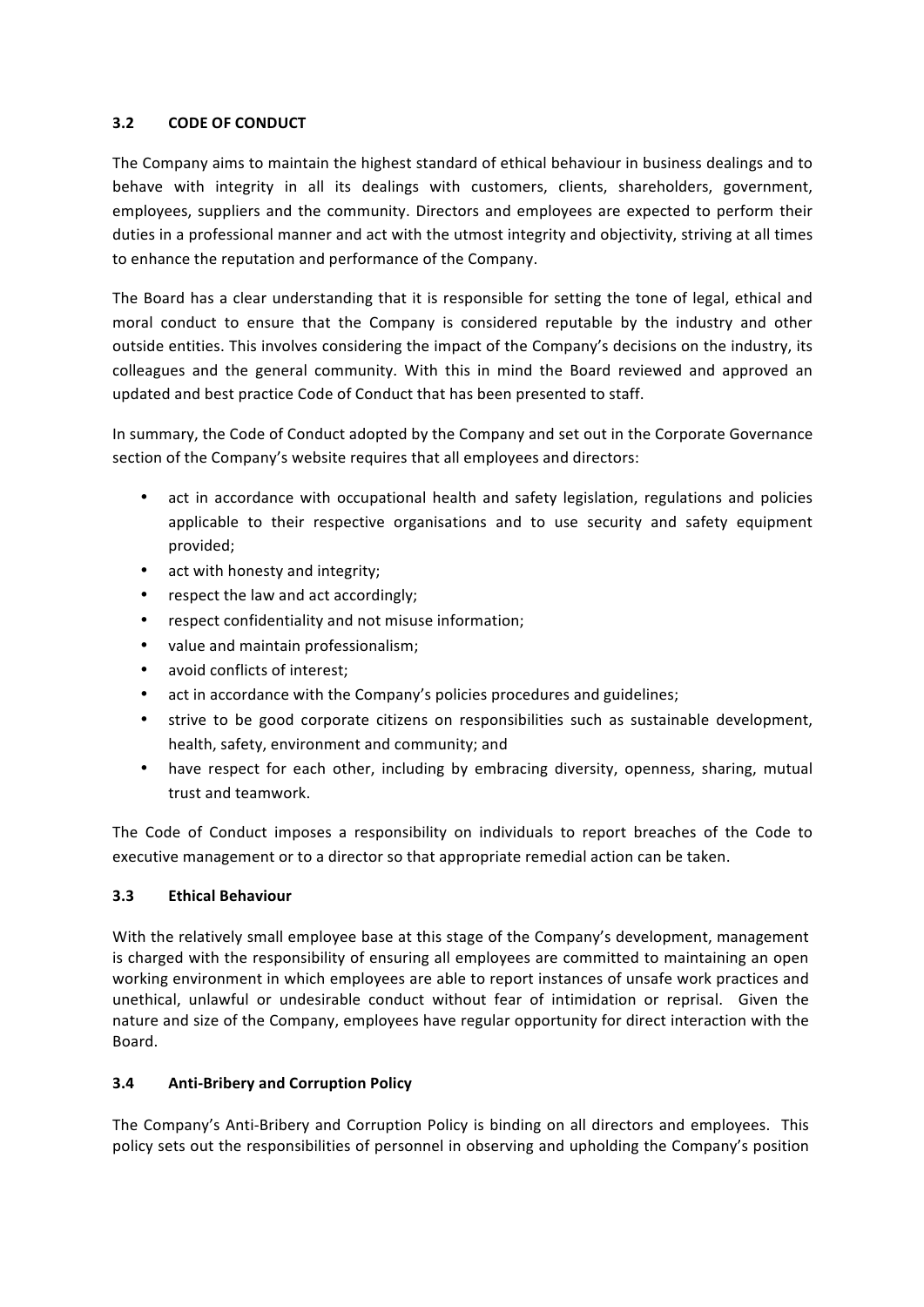on bribery and corruption, promotes the use of legitimate business practices and provides information and guidance on how to recognise and deal with instances of bribery and corruption.

A copy of the Company's Anti-Bribery and Corruption Policy is available in the corporate governance section of the website.

#### **3.5 Whistleblower Policy**

The Company's Whistleblower Policy is binding on all directors and employees. This policy encourages and supports people to feel confident to speak up safely and securely if they become aware of wrong-doing or illegal or improper conduct within the Company. The Whistleblower Policy has been implemented and presented to staff and is available in the corporate governance section of the website.

### **Principle 4: Safeguard the integrity of Corporate Reports**

#### **4.1 AUDIT COMMITTEE**

The Board has chosen not to establish an Audit Committee. The Board considers that due to the relative small size of the Company that the interests of the Company are best served by the full Board completing the functions normally delegated to an audit committee.

The processes that the Board employs to independently verify and safeguard the integrity of its corporate reporting include:

- reviewing and adopting the Company's Quarterly, Half Year and Annual Report prior to release to shareholders and the ASX
- overseeing the Company's relationship with the external auditor the external audit function generally and ensuring the external audit engagement partner rotation is in accordance with the Corporations Code;
- overseeing the adequacy of the control processes in place in relation to the preparation of financial statements and reports; and
- overseeing the adequacy of the Company's financial risk management and internal controls.

#### **4.2 MANAGING DIRECTOR AND CFO DECLARATION**

The Managing Director and Chief Financial Officer provide a declaration in accordance with Section 295A of the Corporations Act in relation to the half year and annual accounts and assured the Board that the declaration is founded on a sound system of risk management and internal controls and that the systems are operating effectively and efficiently in all material respects.

#### **4.3 EXTERNAL AUDITOR**

The external auditor is invited and attends the Companies AGM and is available to answer questions from shareholders relevant to the audit.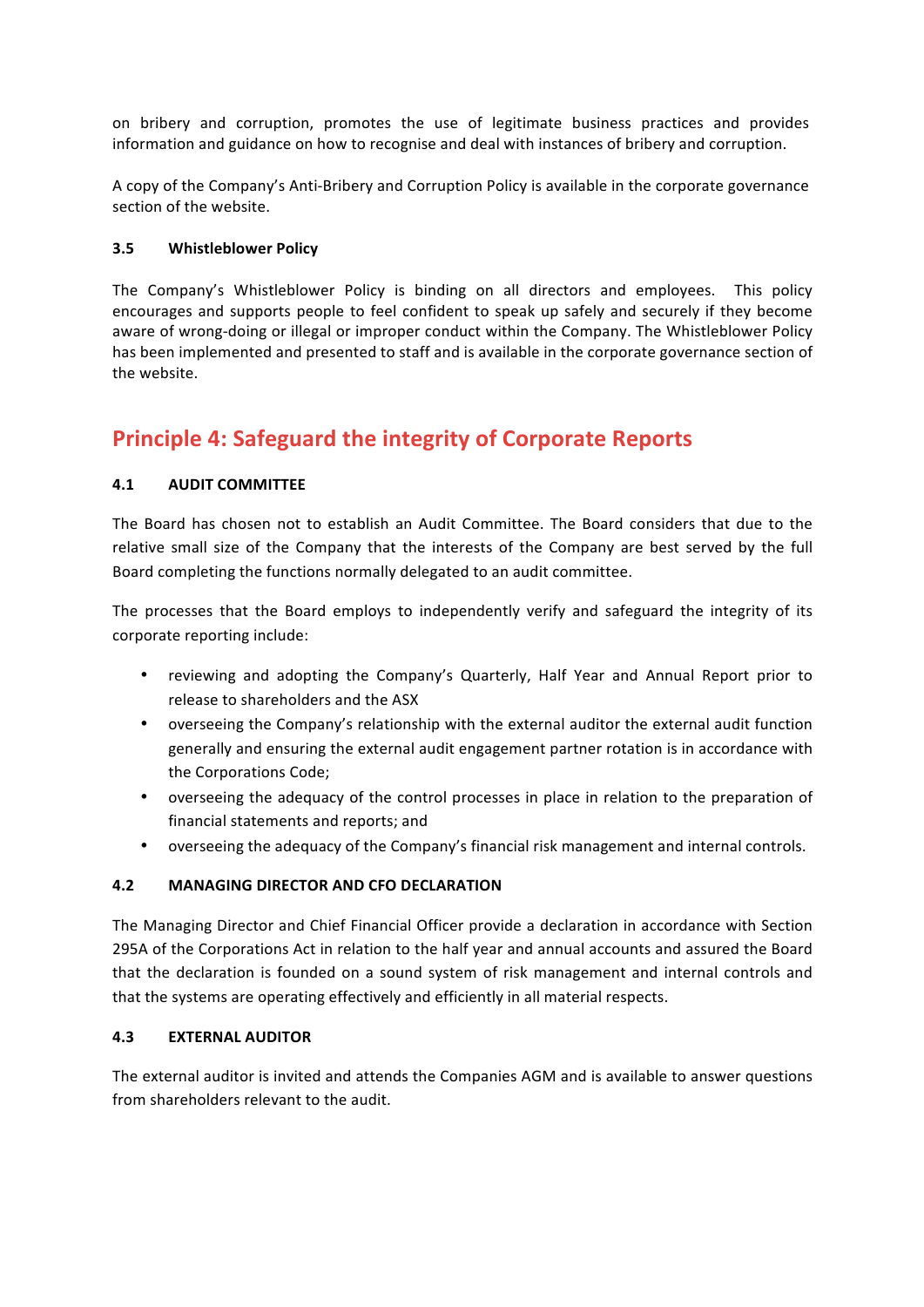### **Principle 5: Make timely and balanced disclosure**

The Company has established policies and procedures, set out in its Continuous Disclosure and Information Policy, relating to the disclosure of information to interested parties. A copy of the Policy is in the Corporate Governance section of the Company's website.

The Company Secretary is responsible for ensuring the Company complies with ASX Listing Rules and is responsible for communicating with the ASX.

### **Principle 6: Respect the rights of shareholders**

#### **6.1 WEBSITE**

The Company has established a Continuous Disclosure and Information Policy which is designed to ensure that the Company communicates effectively with its shareholders and the investment community and that information is released and made available in an equitable manner. All information disclosed to the ASX is placed on the Company's website as soon as it is disclosed to and acknowledged by the ASX. When analysts are briefed on the Company's activities, any information provided in the presentation (if material and not previously released) is released to the ASX and placed on the Company's website.

#### **6.2 INVESTOR RELATIONS**

It is the policy of the Company to communicate effectively with its shareholders by giving them ready access to balanced and understandable information about the Company.

The Company's annual report, quarterly and half yearly reports are provided to the ASX and placed on the website. Copies of these reports are sent to any shareholder or interested party requesting a copy.

#### **6.3 PARTICIPATION IN MEETINGS**

Notices of meetings are mailed to all shareholders unless they have elected not to receive a copy and are also placed on the Company's website and disclosed to the ASX. Notices of meeting are to be as easily read and understandable as possible, however they must comply with the legal requirements contained in the Corporations Act and the ASX Listing Rules. The Company provides shareholders with a forum to actively participate in General Meetings.

#### **6.4 ELECTRONIC COMMUNICATION**

The Company provides shareholders the option to receive communications from, and send communications to, the entity and its security registry electronically.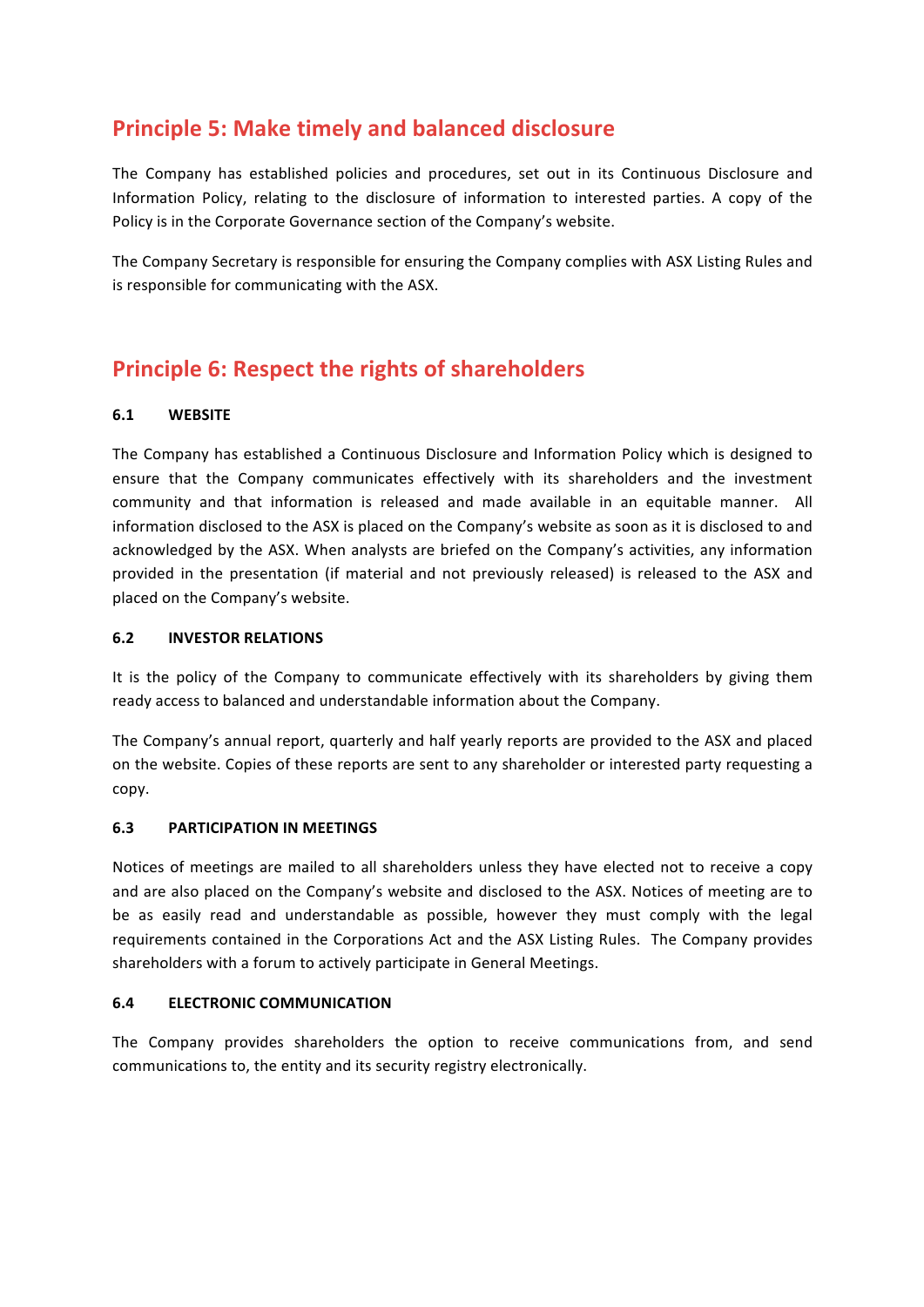### **Principle 7: Recognise and manage risk**

#### **7.1 RISK COMMITTEE**

The Board is responsible for the identification of significant areas of business risk, implementing procedures to manage such risks and developing policies regarding the establishment and maintenance of appropriate ethical standards to:

- ensure compliance in legal, statutory and ethical matters;
- monitor the business environment;
- identify business risk areas;
- determine the risk appetite of the business
- identify business opportunities; and
- monitor systems established to ensure prompt and appropriate responses to shareholder complaints and enquiries.

The Board has chosen to not establish a Risk Committee.

The Board considers that due to the relative small size of the Company that the interests of the Company are best served by the full Board completing the functions normally delegated to a Risk committee. The Risk Management Policy contains procedures dealing with the Company's risk management systems and procedures.

The Board's Risk Management processes to oversee the management of risk involves the Board meeting at least annually with senior management to review the Company risks and to ensure that all reasonable procedures have been put in place to mitigate the Company's risks. The last Risk review was held in September 2021. At that Meeting the senior management reported on the effectiveness of the Company's management of its material business risks via a Risk Register.

#### **7.2 RISK MANAGEMENT FRAMEWORK**

The Company's risk management framework is designed to ensure that the Company identifies, documents, communicates and proactively manages material risks in a systematic way. This ensures that risk management is embedded within the culture of the business. This structure enables consideration of both the long term interests of the business as well as the day to day operations. It also ensures focus is given to those unlikely events with potentially catastrophic impacts to our business.

#### **Material exposure to economic, environmental and social sustainability risks**

The Company does have material exposure to economic, environmental and social sustainability risks, including exposure to commodity and foreign exchange market fluctuations and changes in government and environmental regulatory legislation.

The Company where necessary employs suitably qualified personnel to assist with the management of its exposure to environmental and social sustainability risks including appropriate health and safety personnel as well as heritage and environmental experts.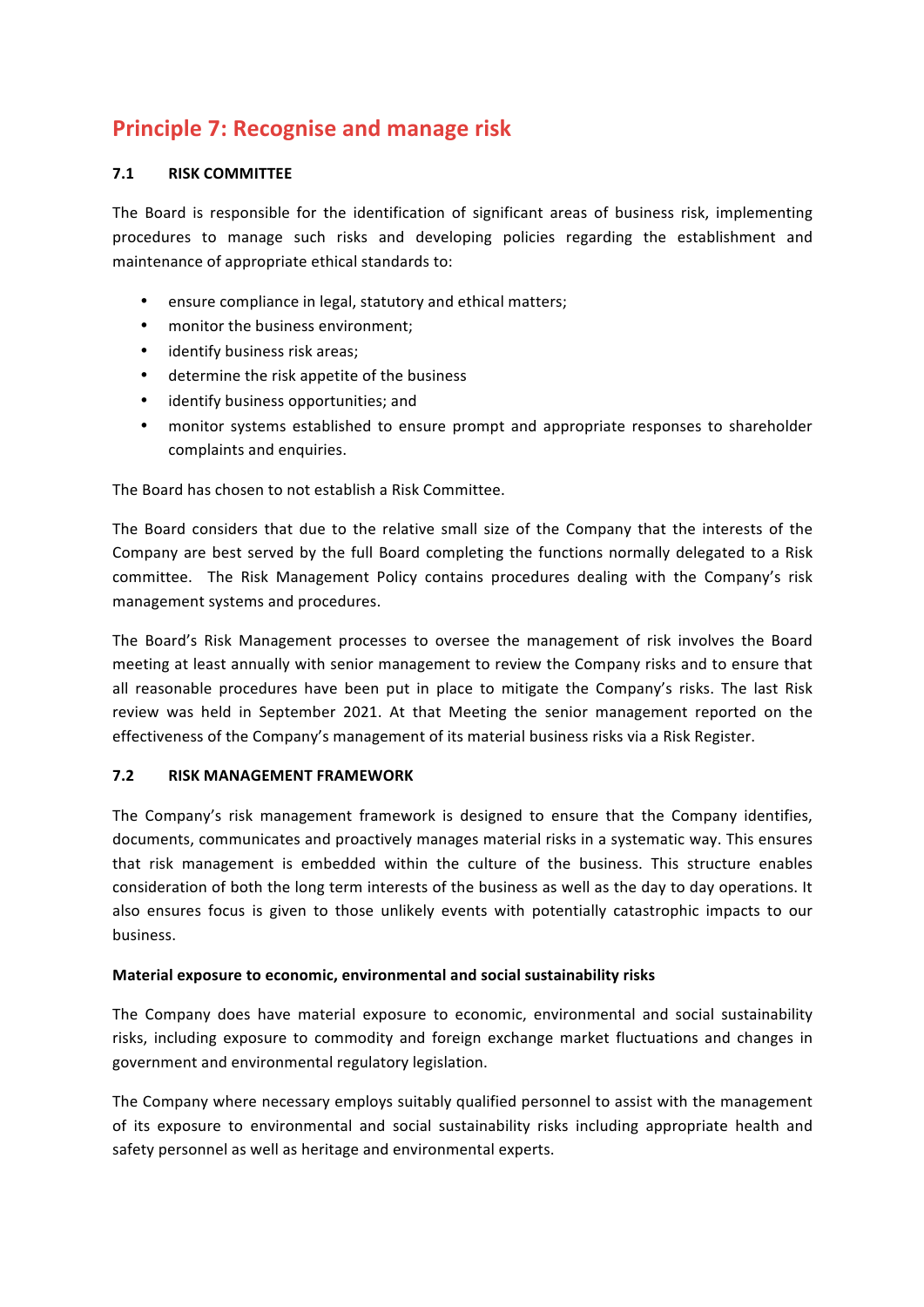#### **Dealing in Securities Guidelines (Securities Trading Policy)**

The Company has put in place guidelines to ensure that directors, officers and employees do not trade in the Company's shares if they are aware of non-public information that could be expected to have a material effect on the market price of the Company's shares. A copy of the Securities Trading Policy is set out in the Corporate Governance section of the Company's website.

#### **7.3 INTERNAL AUDIT FUNCTION**

The Company does not have an internal audit function the function is undertaken by the Board and management. The process employed to evaluate and improve the internal control process by the Board involves meeting, at the time of the external audit review meeting which is held a minimum of twice each year, to consider and review the Company financial risk management processes and internal controls to ensure that they are adequate and functioning.

#### **7.4 MATERIAL EXPOSURE TO ECONOMIC ENVIRONMENTAL**

The Company has material exposure to economic, environmental and social sustainability risks.

Internal risks including: corporate governance, compliance, human resources, workplace health and safety, finance and administration, operational, product, business development, technology, legal and project risks.

External micro risks including: internal people; key commercial relationships; indirect commercial relationships; reputation; fraud, theft, and corruption; and money laundering and terrorism risks.

External macro risks including: natural events; political events; economic events; technology changes; environmental events; cultural and religious events and industrial events.

The Board as part of its risk review considers the existing risks and the processes and procedures that are in place to manage and mitigate these risks it also considers changes in the Company's operations and identifies new risks that have or may arise and the processes and procedures that the Company must initiate to control and/or mitigate these risks from impacting upon the performance of the Company.

### **Principle 8: Remunerate fairly and responsibly**

#### **8.1 REMUNERATION COMMITTEE**

The Board has chosen to not establish a Remuneration Committee. The Board considers that due to the relative small size of the Company that the interests of the Company are best served by the full Board completing the functions normally delegated to a Remuneration committee. The Remuneration Policy contains procedures dealing with the Company's remuneration.

The Board's Remuneration Policy was reviewed in September 2021.

#### **8.2 REMUNERATION POLICIES AND PRACTICE**